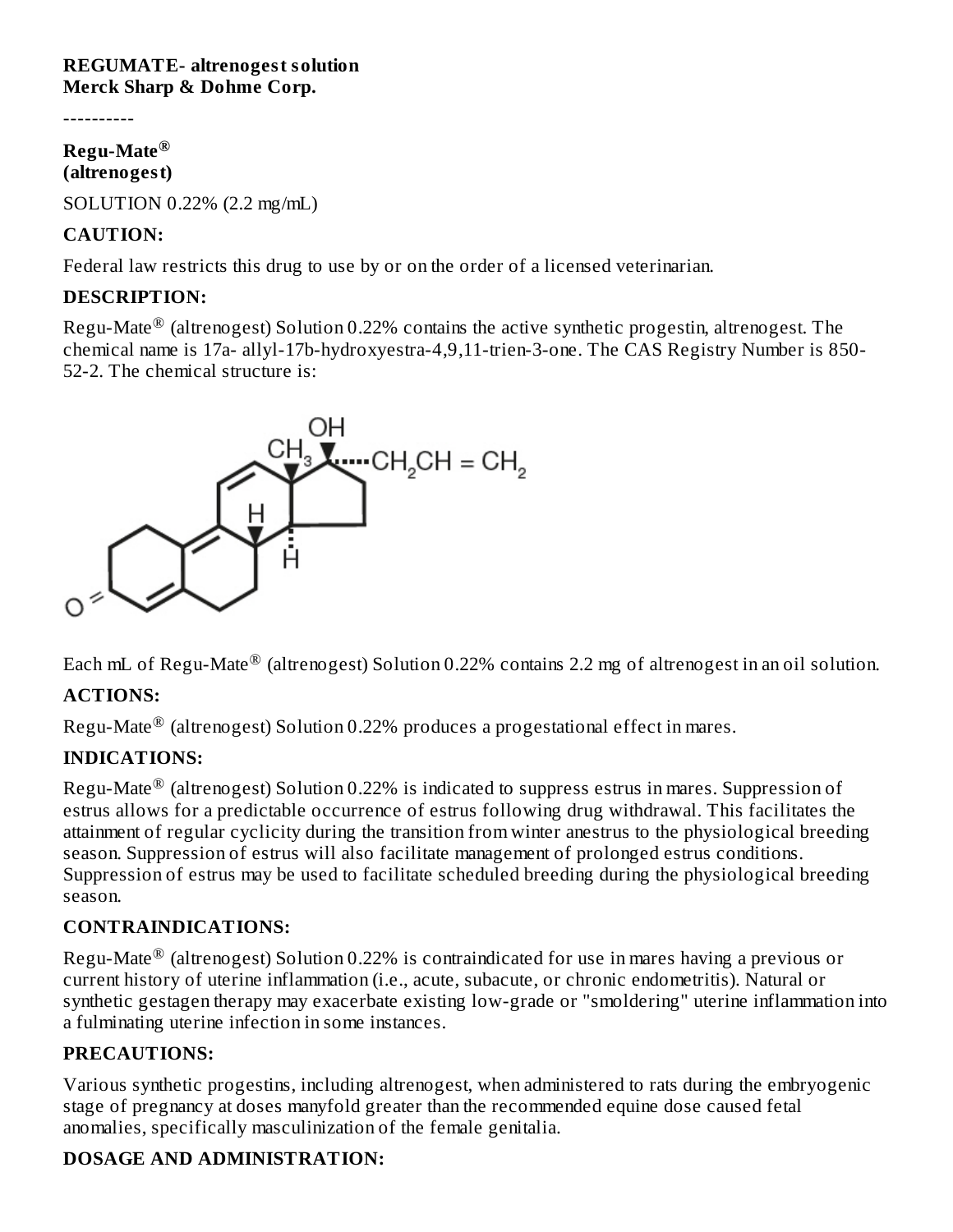While wearing protective gloves, remove shipping cap and seal; replace with enclosed plastic dispensing cap. Remove cover from bottle dispensing tip and connect luer lock syringe (without needle). Draw out appropriate volume of Regu-Mate<sup>®</sup> solution. (Note: Do not remove syringe while bottle is inverted as spillage may result.) Detach syringe and administer solution orally at the rate of 1 mL per 110 pounds body weight (0.044 mg/kg) once daily for 15 consecutive days. Administer solution directly on the base of the mare's tongue or on the mare's usual grain ration. Replace cover on bottle dispensing tip to prevent leakage. Excessive use of a syringe may cause the syringe to stick; therefore, replace syringe as necessary.

## **DOSAGE CHART:**

| <b>Approximate Weight In Pounds</b> | Dose in mL |
|-------------------------------------|------------|
| 770                                 |            |
| 880                                 | 8          |
| 990                                 | 9          |
| 1100                                | 10         |
| 1210                                | 11         |
| 1320                                | 12         |

# **WHICH MARES WILL RESPON D TO REGU-MATE (altrenogest) SOLUTION 0.22%: ®**

Extensive clinical trials have demonstrated that estrus will be suppressed in approximately 95% of the mares within three days; however, the post-treatment response depended on the level of ovarian activity when treatment was initiated. Estrus in mares exhibiting regular estrus cycles during the breeding season will be suppressed during treatment; these mares return to estrus four to five days following treatment and continue to cycle normally. Mares in winter anestrus with small follicles continued in anestrus and failed to exhibit normal estrus following withdrawal.

Response in mares in the transition phase between winter anestrus and the summer breeding season depended on the degree of follicular activity. Mares with inactive ovaries and small follicles failed to respond with normal cycles post-treatment, whereas a higher proportion of mares with ovarian follicles 20 mm or greater in diameter exhibited normal estrus cycles post-treatment. Regu-Mate® (altrenogest) Solution 0.22% was very effective for suppressing the prolonged estrus behavior frequently observed in mares during the transition period (February, March and April). In addition, a high proportion of these mares responded with regular estrus cycles post-treatment.

# **SPECIFIC USES FOR REGU-MATE (altrenogest) SOLUTION 0.22%: ®**

# **SUPPRESSION OF ESTRUS TO:**

- 1. Facilitate attainment of regular cycles during the transition period from winter anestrus to the physiological breeding season. To facilitate attainment of regular cycles during the transition phase, mares should be examined to determine the degree of ovarian activity. Estrus in mares with inactive ovaries (no follicles greater than 20 mm in diameter) will be suppressed but these mares may not begin regular cycles following treatment. However, mares with active ovaries (follicles greater than 20 mm in diameter) frequently respond with regular post-treatment estrus cycles.
- 2. Facilitate management of the mare exhibiting prolonged estrus during the transition period. Estrus will be suppressed in mares exhibiting prolonged behavioral estrus either early or late during the transition period. Again, the posttreatment response depends on the level of ovarian activity. The mares with greater ovarian activity initiate regular cycles and conceive sooner than the inactive mares. Regu-Mate® (altrenogest) Solution 0.22% may be administered early in the transition period to suppress estrus in mares with inactive ovaries to aid in the management of these mares or to mares later in the transition period with active ovaries to prepare and schedule the mare for breeding.
- 3. Permit scheduled breeding of mares during the physiological breeding season. To permit scheduled breeding, mares which are regularly cycling or which have active ovarian function should be given Regu-Mate® (altrenogest) Solution 0.22% daily for 15 consecutive days beginning 20 days before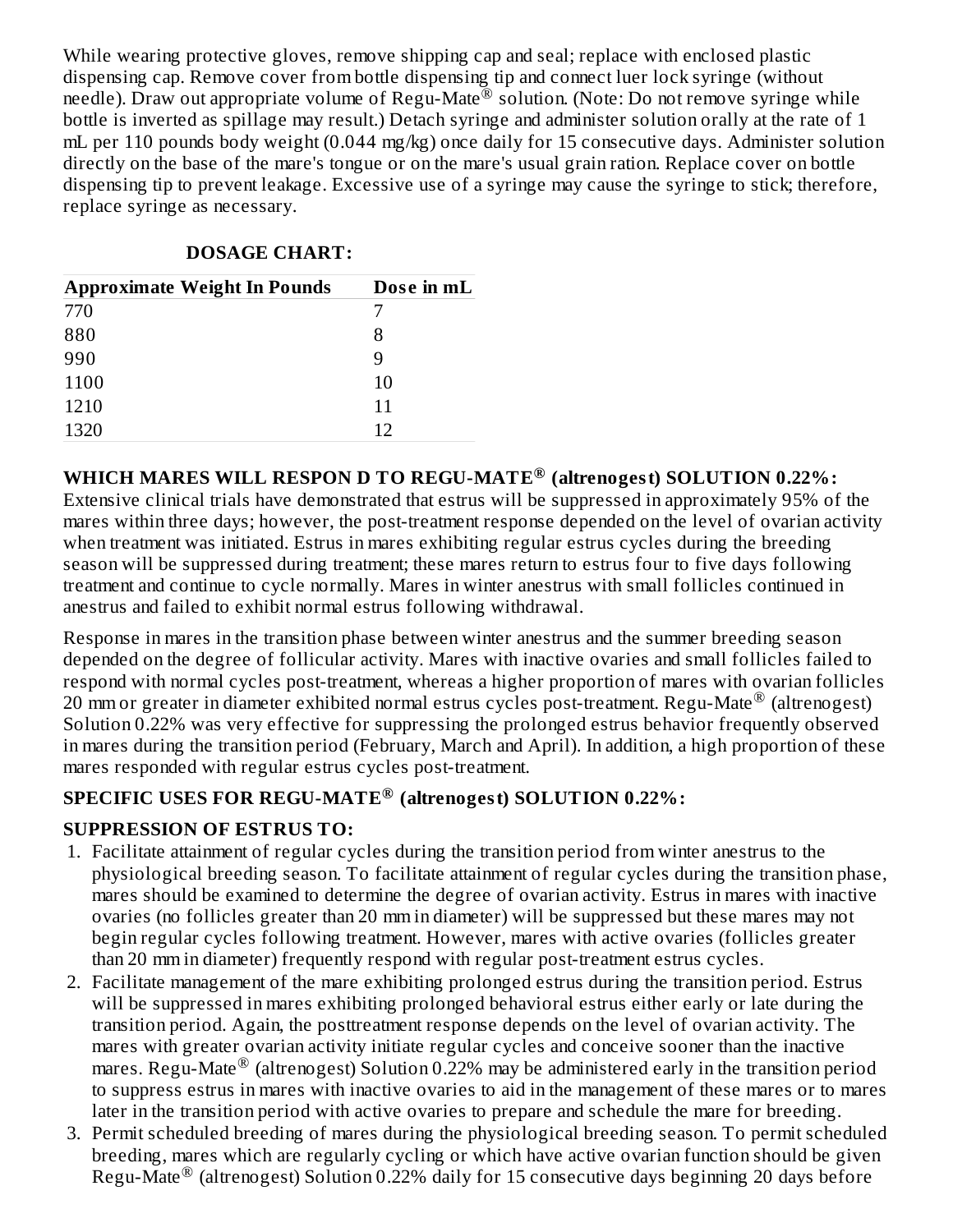the date of the planned estrus. Ovulation will occur 5 to 7 days following the onset of estrus as expected for non-treated mares. Breeding should follow usual procedures for mares in estrus. Mares may be regulated and scheduled either individually or in groups.

# **ADDITIONAL INFORMATION:**

A 3-year well controlled reproductive safety study was conducted in 27 pregnant mares, and compared with 24 untreated control mares. Treated mares received 2 mL Regu-Mate  $^\circ$  (altrenogest) Solution 0.22% /110 lb body weight ( $2 \times$  dosage recommended for estrus suppression) from day 20 to day 325 of gestation. This study provided the following data:

- 1. In filly offspring (all ages) of treated mares, clitoral size was increased.
- 2. Filly offspring from treated mares had shorter interval from Feb. 1 to first ovulation than fillies from their untreated mare counterparts.
- 3. There were no significant differences in reproductive performance between treated and untreated animals (mares & their respective offspring) measuring the following parameters:
	- interval from Feb. 1 to first ovulation, in mares only.
	- mean interovulatory interval from first to second cycle and second to third cycle, mares only.
	- follicle size, mares only.
	- at 50 days gestation, pregnancy rate in treated mares was 81.8% (9/11) and untreated mares was 100% (4/4).
	- after 3 cycles, 11/12 treated mares were pregnant (91.7 %) and 4/4 untreated mares were pregnant (100%).
	- colt offspring of treated and control mares reached puberty at approximately the same age (82 & 84 weeks respectively).
	- stallion offspring from treated and control mares showed no differences in seminal volume, spermatozoal concentration, spermatozoal motility, and total sperm per ejaculate.
	- stallion offspring from treated and control mares showed no difference in sexual behavior.
	- testicular characteristics (scrotal width, testis weight, parenchymal weight, epididymal weight and height, testicular height, width & length) were the same between stallion offspring of treated and control mares.

## **REFERENCES:**

Shoemaker, C.F., E.L. Squires, and R.K. Shideler. 1989.

Safety of Altrenogest in Pregnant Mares and on Health and Development of Offspring. Eq. Vet. Sci. (9); No. 2: 69-72.

Squires, E.L., R.K. Shideler, and A.O. McKinnon. 1989.

Reproductive Performance of Offspring from Mares Administered Altrenogest During Gestation. Eq. Vet. Sci. (9); No. 2: 73-76.

## WARNING: For oral use in horses only. Keep this and all other medications out of the reach of **children. Do not us e in hors es intended for human consumption.**

# **HUMAN WARNINGS:**

**Skin contact must be avoided as Regu-Mate (altrenogest) Solution 0.22% is readily absorbed ® through unbroken skin. Protective gloves must be worn by all persons handling this product. Pregnant women or women who suspect they are pregnant should not handle Regu-Mate ® (altrenogest) Solution 0.22%. Women of child bearing age should exercis e extreme caution when handling this product. Accidental absorption could lead to a dis ruption of the menstrual cycle or prolongation of pregnancy. Direct contact with the skin should therefore be avoided. Accidental spillage on the skin should be washed off immediately with soap and water.**

# **INFORMATION FOR HANDLERS:**

**WARNING: Regu-Mate (altrenogest) Solution 0.22% is readily absorbed by the skin. Skin ®**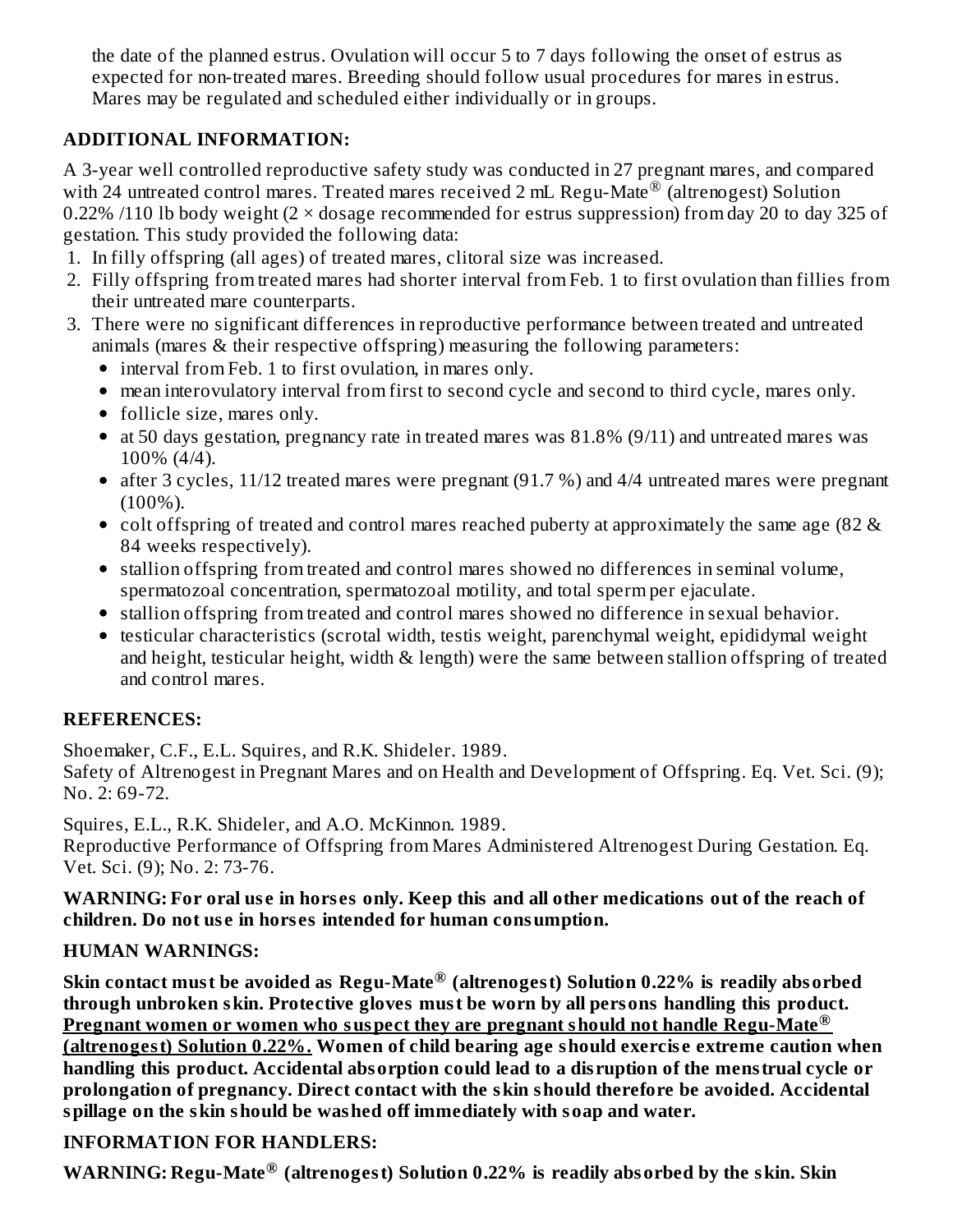## **contact must be avoided; protective gloves must be worn when handling this product.**

#### **Effects of Overexposure**

There has been no human use of this specific product. The information contained in this section is extrapolated from data available on other products of the same pharmacological class that have been used in humans. Effects anticipated are due to the progestational activity of altrenogest.

Acute effects after a single exposure are possible; however, continued daily exposure has the potential for more untoward effects such as disruption of the menstrual cycle, uterine or abdominal cramping, increased or decreased uterine bleeding, prolongation of pregnancy and headaches. The oil base may also cause complications if swallowed.

In addition, the list of people who should not handle this product (see below) is based upon the known effects of progestins used in humans on a chronic basis.

#### **PEOPLE WHO SHOULD NOT HANDLE THIS PRODUCT:**

- 1. Women who are or suspect they are pregnant.
- 2. Anyone with thrombophlebitis or thromboembolic disorders or with a history of these events.
- 3. Anyone with cerebral-vascular or coronary-artery disease.
- 4. Women with known or suspected carcinoma of the breast.
- 5. People with known or suspected estrogen-dependent neoplasia.
- 6. Women with undiagnosed vaginal bleeding.
- 7. People with benign or malignant tumors which developed during the use of oral contraceptives or other estrogen-containing products.
- 8. Anyone with liver dysfunction or disease.

## **Accidental Exposure**

Altrenogest is readily absorbed from contact with the skin. In addition, this oil based product can penetrate porous gloves. Altrenogest should not penetrate intact rubber or impervious gloves; however, if there is leakage (i.e., pinhole, spillage, etc.), the contaminated area covered by such occlusive materials may have increased absorption. The following measures are recommended in case of accidental exposure.

Skin Exposure: Wash immediately with soap and water.

Eye Exposure: Immediately flush with plenty of water for 15 minutes. Get medical attention.

If Swallowed: Do not induce vomiting. Regu-Mate $^\circledR$  (altrenogest) Solution 0.22% contains an oil. Call a physician. Vomiting should be supervised by a physician because of possible pulmonary damage via aspiration of the oil base. If possible, bring the container and labeling to the physician.

## **Store at or below 25°C (77°F).**

## **HOW SUPPLIED:**

Regu-Mate $^\circledR$  (altrenogest) Solution 0.22% (2.2 mg/mL).

Each mL contains 2.2 mg altrenogest in an oil solution.

Available in 1000 mL plastic bottles.

Manufactured for: Intervet Inc (d/b/a Merck Animal Health), Summit, NJ 07901

Made in France

**MERCK** Animal Health NADA # 131-310, Approved by FDA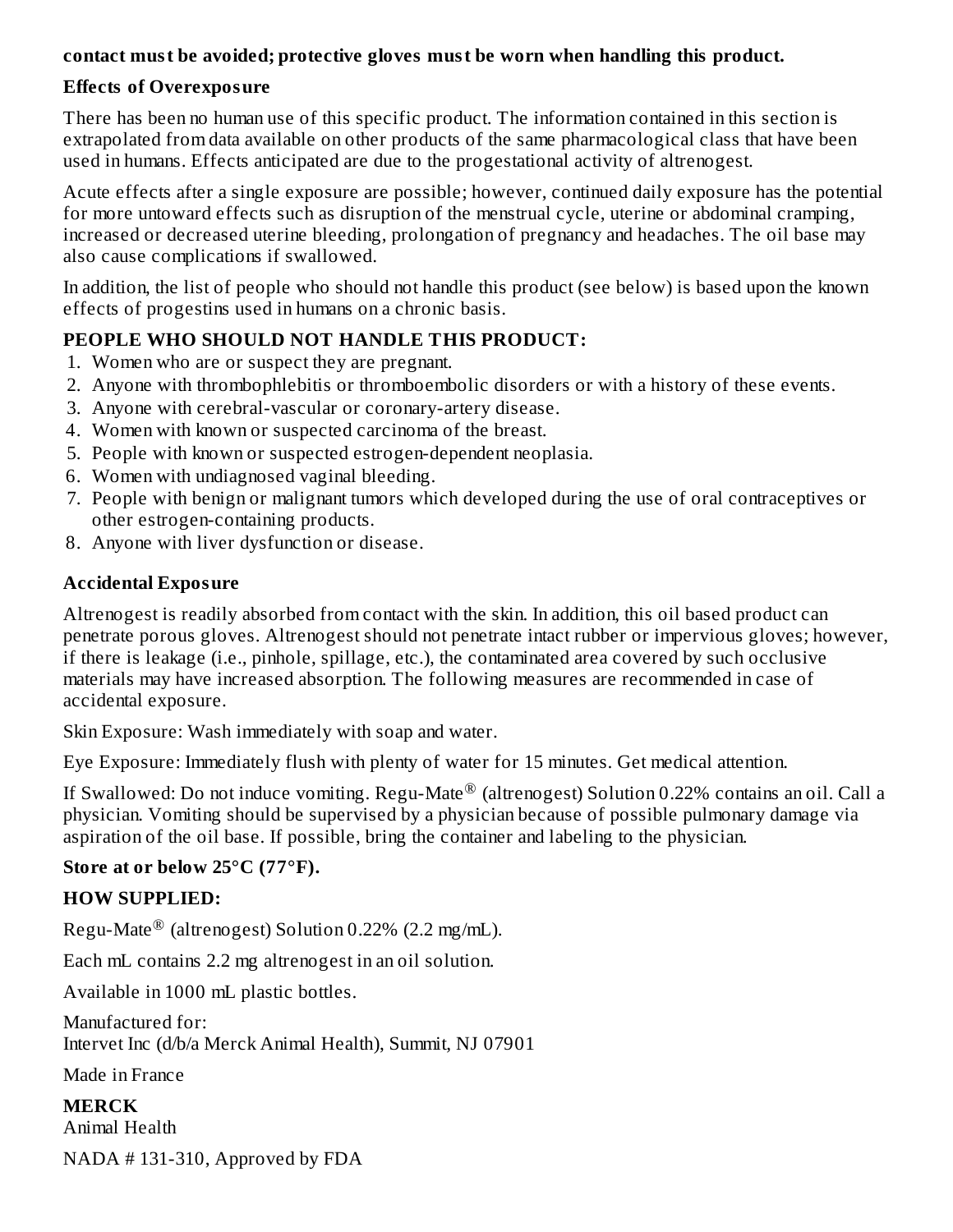01/07

#### **PRINCIPAL DISPLAY PANEL - 1,000 mL Bottle Label**

**MERCK** Animal Health

**Regu-Mate** ®**(altrenogest)**

#### **ORAL PROGESTIN FOR USE IN ANIMALS ONLY**

#### **1,000 mL**

SOLUTION 0.22% (2.2 mg/mL)

For suppression of estrus in mares.

Suppression of estrus allows for a predictable occurrence of estrus following drug withdrawal in mares with ovarian follicles 20 mm or greater. Suppression of estrus will facilitate:

- Attainment of regular cyclicity during the transition from winter anestrus to the physiological breeding season.
- Management of prolonged estrus conditions.
- Scheduled breeding during the physiological breeding season.

#### **FOR ORAL USE IN HORSES ONLY**

**WARNING:** DO NOT USE IN HORSES INTENDED FOR HUMAN CONSUMPTION.

**CAUTION:** Federal law restricts this drug to use by or on the order of a licensed veterinarian.

#### **Keep this and all medication out of the reach of children.**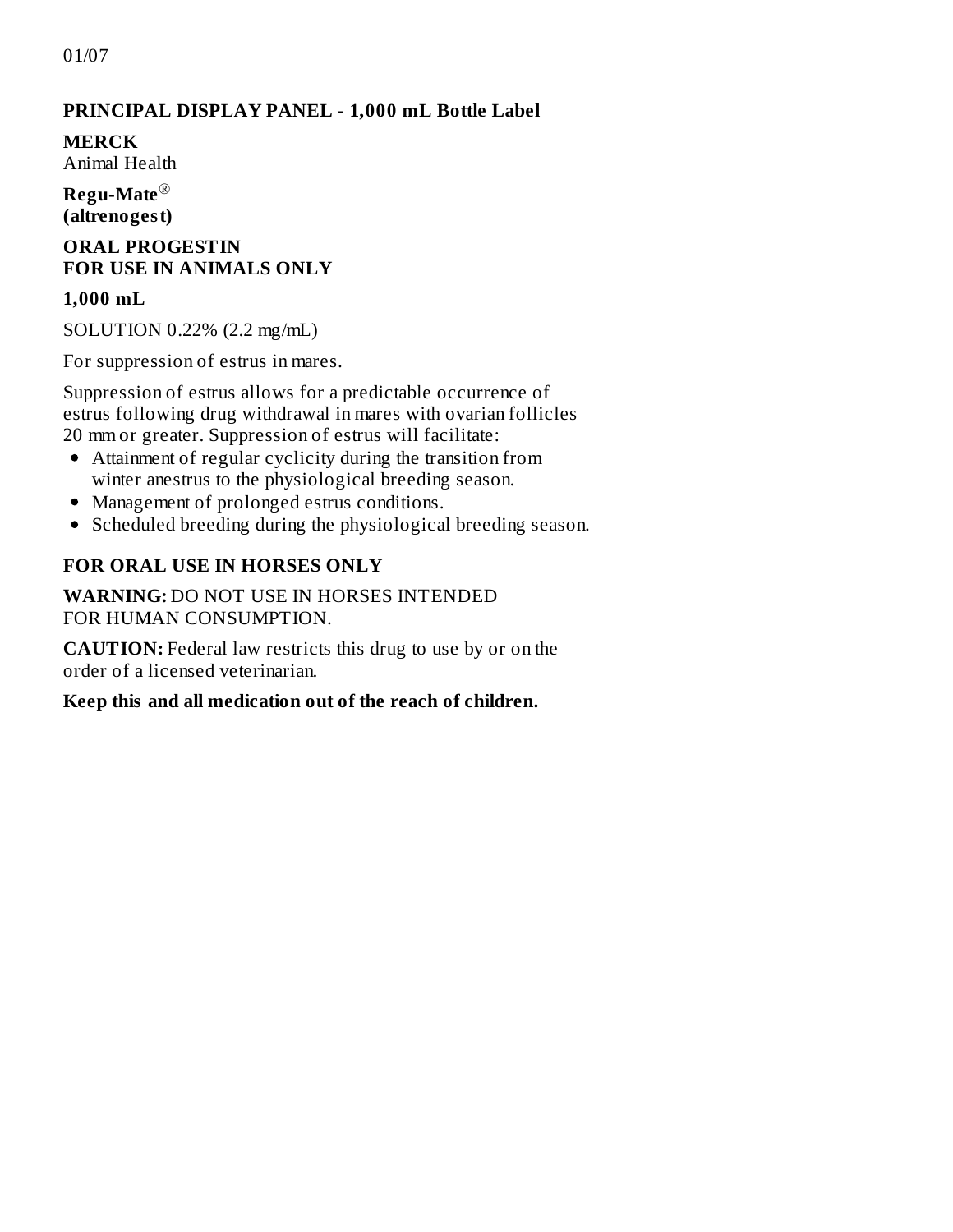

#### **B** MERCK

# Regu-Mate<sup>®</sup> (altrenogest)

WARNING: Skin contact must be avoided as Regu-Mate® is readily absorbed through unbroken skin. Protective gloves must be worn by all persons handling this product. Pregnant women or women who suspect they are pregnant should not handle Regu-Mate<sup>®</sup>. Women of childbearing age should exercise extreme caution when handling this product. Accidental absorption could lead to a disruption of the menstrual cycle or prolongation of pregnancy. Direct contact with the skin should therefore be avoided. Accidental spillage on the skin should be washed off immediately with soap and water.

CONTRAINDICATIONS: Regu-Mate® (altrenogest) Solution 0.22 % is contraindicated for use in mares having a previous or current history of uterine inflammation (i.e., acute, subacute, or chronic endometritis). Natural or synthetic gestagen therapy may exacerbate existing low-grade or \*smoldering" uterine inflammation into a fulminating uterine infection in some instances.

DOSAGE: Each mL of Regu-Mate® contains 2.2 mg of altrenogest in an oil solution. Administer orally at the rate of 1 mL per 110 pounds body weight (0.044 mg/kg). To be given one dose daily for 15 consecutive days.

DIRECTIONS: While wearing protective gloves, remove shipping cap and seal; replace with enclosed plastic dispensing cap. Remove cover from bottle dispensing tip and connect luer lock syringe (without needle). Draw out appropriate volume of Regu-Mate® solution. (Note: Do not remove syringe while bottle is inverted as spillage may result.) Detach syringe and administer solution directly on the base of the mare's tongue or on the mare's usual grain ration. Replace cover on bottle dispensing tip to prevent leakage. Excessive use of a syringe may cause the syringe to stick; therefore, replace syringe as necessary.

Refer to package insert for full directions for use, precautions and warnings.

Manufactured for: Intervet Inc (d/b/a Merck Animal Health), Summit, NJ 07901

Made in France



Store at or below 25°C (77°F). Reclose tightly.

NADA #131-310, Approved by FDA



E 41990

LOT NUMBER:

**EXPIRATION DATE:** 

## **REGUMATE**

鸕

altrenogest solution